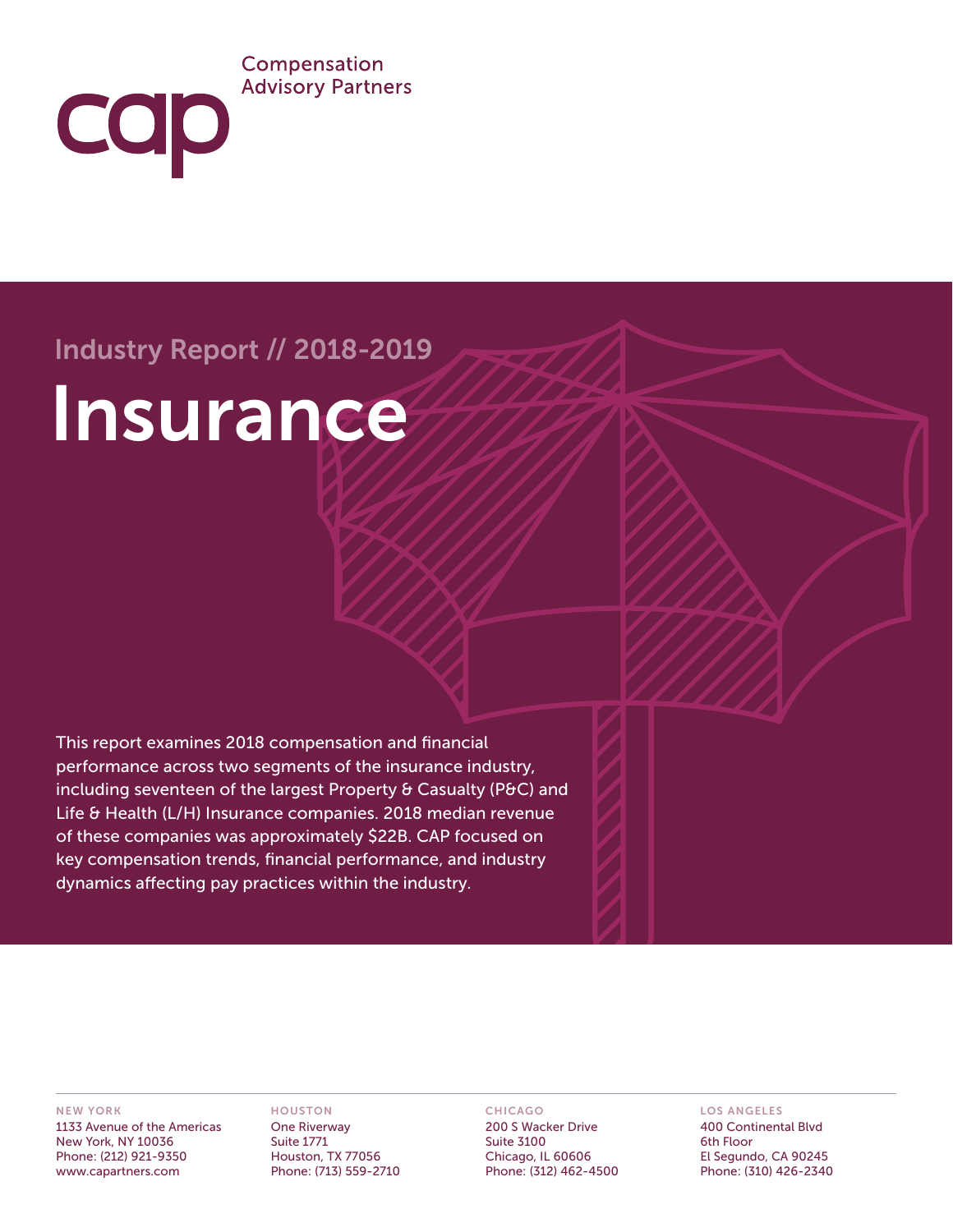# Key Takeaways

- Insurance industry bonuses for 2018 were down compared to 2017 bonuses, however payouts were still above target.
- 2018 performance results indicated another strong year for insurance.
- y Annual incentive plans are slowly beginning to incorporate strategic objectives, including environmental, social and governance (ESG) issues, in bonus determinations. We expect to see increased focus on strategic measures in annual incentive plan designs.
- y Long-term incentive practices remained almost unchanged since 2014 in terms vehicle prevalence and mix of awards.

# 2018 Performance: Solid Financial Results

The insurance industry overall generally experienced stronger financial performance in 2018 compared to 2017. Companies saw higher revenue growth, at a similar pace with 2017, while Operating Income results were more favorable. The stronger results however did not produce shareholder returns in line with financial results. Total shareholder returns of -17% at median for the companies studied was three times lower than the S&P 500 median of -6%, indicating a skeptical shareholder outlook for the insurance sectors.

The P&C industry experienced higher revenue growth in 2018. As far as profitability, Operating Income increased for all but two companies studied, and the median increase was 17.7% compared to 11.1% in 2017. Higher profitability was partly driven by lower catastrophe (CAT) losses in 2018, which declined by approximately 25%, but were still high, because of increased number of wildfires. Climate change has introduced additional uncertainty for property insurers and CAT loss volatility continues to have the potential for significant impact on results.

L/H companies also performed well but revenue only grew 2.8% at median (not a significant improvement compared to prior year). Operating Income results were stronger for the majority of companies. Shareholder sentiment resulted in a TSR decline of 23%, which was impacted by the continued flattening of the yield curve, fee pressure from asset management, and constant/slow increase in inflation.

#### P&C Financial Performance

- Revenue growth of 5.5% at median in 2018 outpaced 2017 growth of 4.6% at median.
- Operating Income increased by 17% at median, higher growth compared to 2017. Similar to prior years, results varied by company based on the degree of CAT losses.
- Median Operating ROE of 11% improved by 130 basis points.

#### L/H Financial Performance

- Revenue increased by 2.8% at median, in line with the prior year.
- Operating income grew 17.3% at median, a meaningful increase from 11% in 2017.
- Median Operating ROE of 13.5% improved by 60 basis points.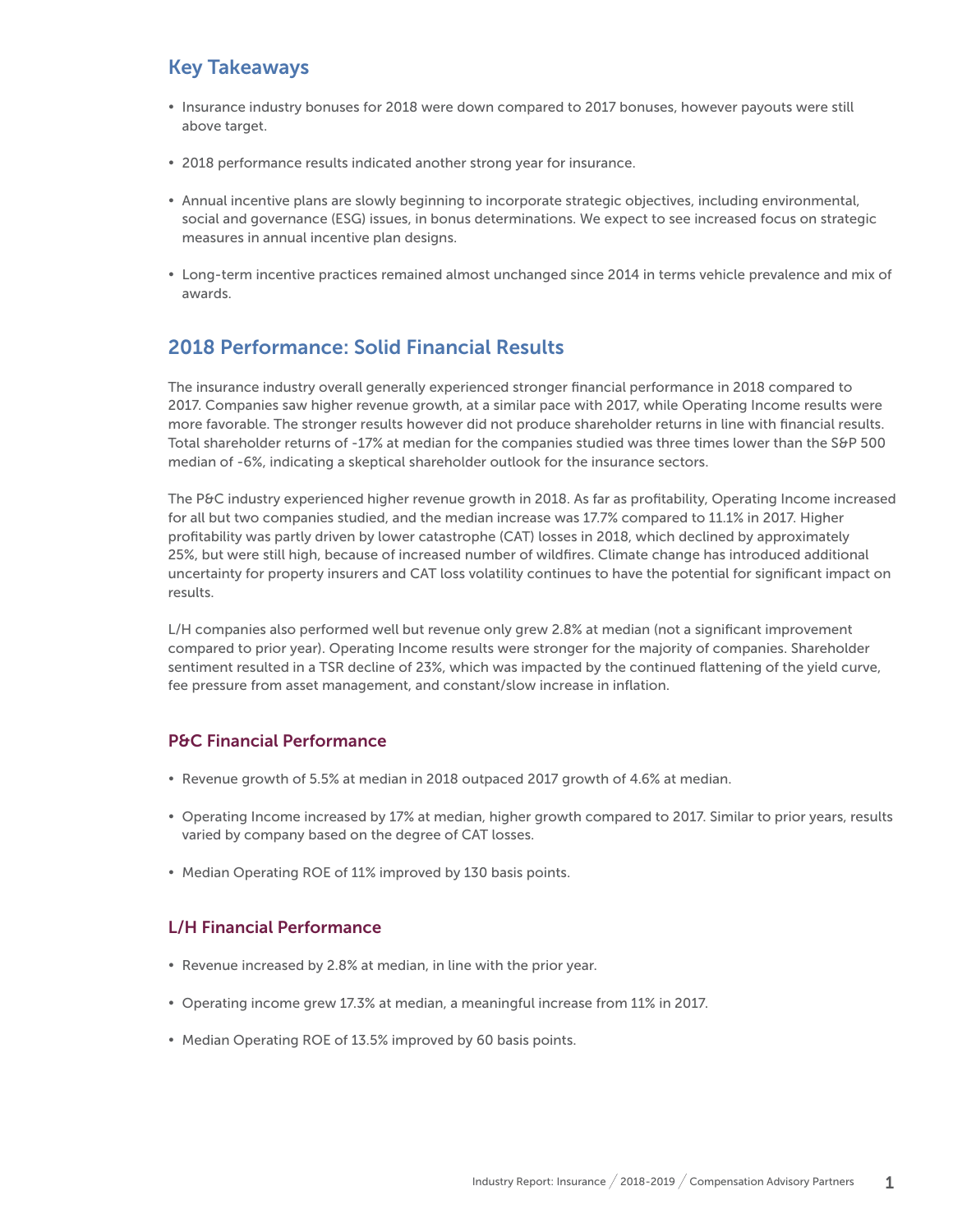# 2018 CEO Pay For Performance: Bonuses Continue to Align with **Performance**

| <b>CEO Bonuses</b>      | <b>Median Annual Incentive Payouts (%</b><br>of Target) |      |      | <b>Median Annual Incentive Payouts (%)</b><br>of Salary) |      |      |
|-------------------------|---------------------------------------------------------|------|------|----------------------------------------------------------|------|------|
|                         | 2018                                                    | 2017 | 2016 | 2018                                                     | 2017 | 2016 |
| $P\theta C$ (n=8)       | 135%                                                    | 142% | 87%  | 409%                                                     | 396% | 189% |
| Life and Health $(n=9)$ | 125%                                                    | 138% | 120% | 281%                                                     | 300% | 264% |
| Total Sample (n=17)     | 125%                                                    | 138% | 100% | 283%                                                     | 318% | 258% |

Property & Casualty: 2018 was a good year for the P&C industry. Total CAT losses, while representing an approximate 25% (favorable) decrease from 2017, approximated \$11B in 2018 for the 8 companies in our study. All eight companies had lower CAT losses in 2018 and only two of the eight P&C companies had a decrease in Operating Income for the year. Median Operating ROE showed a solid improvement of 1.3%

Results for P&C companies translated to CEO bonus payments as percentage of target that were generally in line with 2017 payments (approximately +/-10%). Three companies had an increase in bonus funding as percent of target that was between 10% and 25% and four companies saw a slight decrease between -3% and -10%. The actual median bonus value however, increased 6.7% for the eight companies driven by higher target bonuses or base salaries.

Life & Health: Although the L/H industry had good Operating Income growth in 2018, the somewhat flat revenue growth put pressure on bonus payouts. Bonus payouts as a percentage of target decreased and are generally back to 2016 levels, however still above target. Only two companies had higher bonuses in 2018 compared to 2017. The median bonus value decreased 16.7% for the nine companies.

|                                | Median Revenue Median Op. In-<br>Growth | come Growth | Median Op. ROE<br>Improvement | <b>Median TSR</b> | <b>Median Bonus</b><br><b>Payout Change</b> |
|--------------------------------|-----------------------------------------|-------------|-------------------------------|-------------------|---------------------------------------------|
| <b>Property &amp; Casualty</b> | 5.5%                                    | 17.7%       | 1.3%                          | $-10.4%$          | 6.7%                                        |
| Life & Health                  | 2.8%                                    | 17.3%       | 0.6%                          | $-23.2%$          | $-16.7%$                                    |
| All Insurance                  | 3.6%                                    | 17.3%       | 0.9%                          | $-17.2%$          | $-0.2%$                                     |

#### 1-Year Pay vs. Performance

Directionally, bonus funding was slightly lower compared to 2017, yet still above target. Above target payouts are in line with overall good financial results.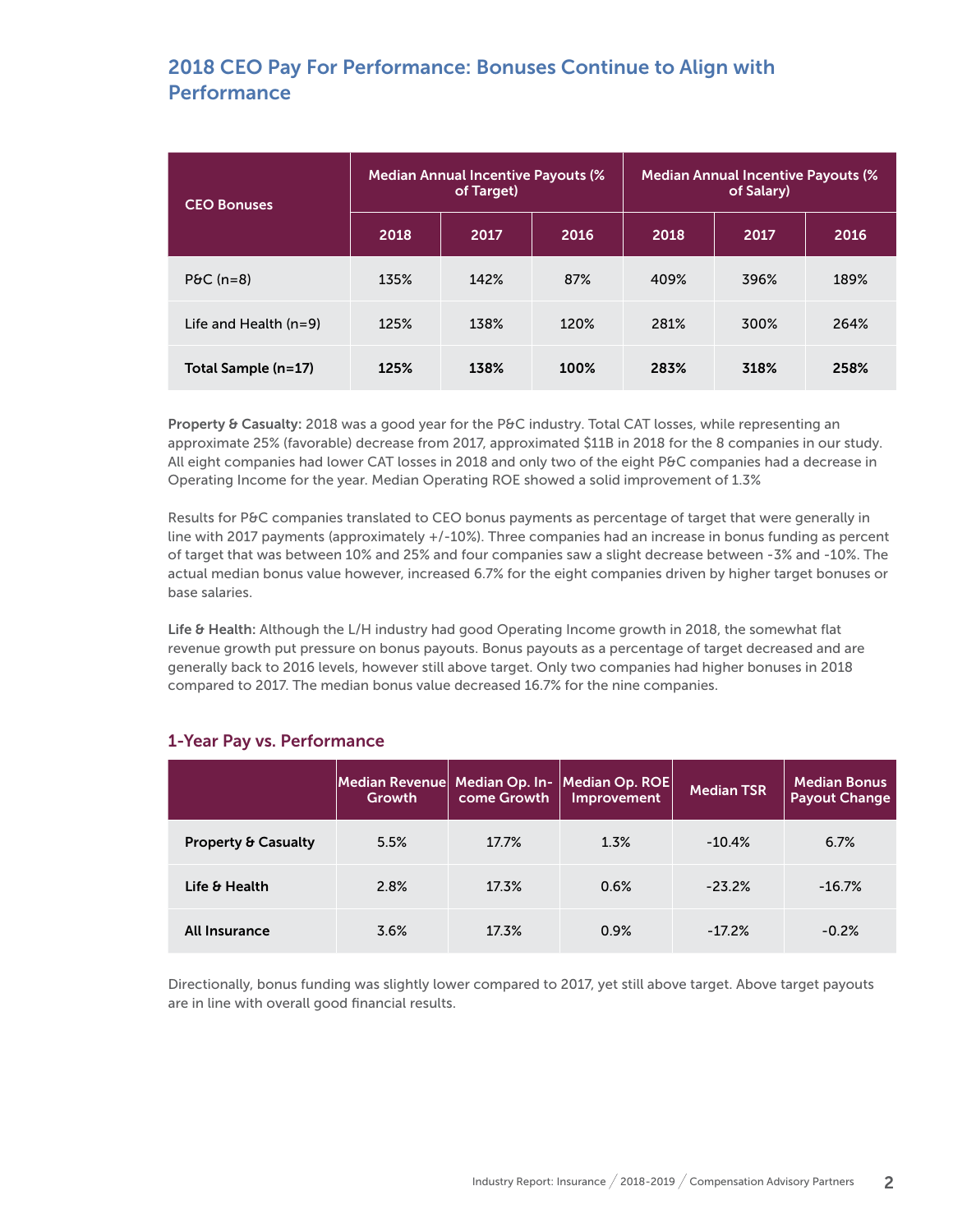#### Annual Incentive Plans

Annual bonuses for the companies in the study were generally based on financial metrics tied primarily to shortterm profitability. The most common annual incentive financial metrics among our sample include Operating Income (used by 82% of cos.), followed by Operating ROE (41%) and Revenue/Premiums (35%).

|                                | <b>Most Prevalent Annual Incentive Plan Metrics</b> |                        |                        |  |
|--------------------------------|-----------------------------------------------------|------------------------|------------------------|--|
|                                | Metric #1                                           | Metric #2              | Metric #3              |  |
| <b>Property &amp; Casualty</b> | Op. Income/EPS (63%)                                | Op. ROE (38%)          | Combined Ratio (38%)   |  |
| Life & Health                  | Op. Income/EPS (100%)                               | Revenue/Premiums (44%) | Op. ROE (44%)          |  |
| All Insurance                  | Op. Income/EPS (82%)                                | Op. ROE (41%)          | Revenue/Premiums (35%) |  |

Approximately 70% of companies in the sample include an assessment of individual or strategic performance in the determination of CEO bonuses. While most of these companies use a more holistic and subjective review of individual performance, three companies fund a discrete portion of the bonus (between 10% and 25%) based on specific strategic goals. The goals disclosed by these companies include customer experience/satisfaction, technology milestones, employee retention, broader ESG measures (including diversity and inclusion).

Companies design their plans to reward executives for financial results that meet pre-established goals and often make adjustments to financial results for events outside the company's control. This is not unique to companies in the insurance industry. Insurance companies continue to employ certain approaches to mitigate volatility in financial results and ensure that incentives reflect results controllable by, and reflective of, management actions and decisions. For example, a few P&C companies use budgeted CATs or protective collars around planned CATs or investments to determine incentive plan results, and some others use a more discretionary approach to funding incentives to account for external factors.

More broadly in the market, strategic measures, with specific focus on ESG issues, are becoming more prominent in annual incentive plans. The shift towards a focus on ESG issues in executive incentives is partly driven by select shareholders, as well as continuously evolving state regulations that encourage companies to be more socially responsible. Boards are listening to these concerns and some companies have introduced measures in their incentive plans to support company efforts. Other companies are debating whether executives should be rewarded, through incentives, for becoming better corporate citizens or whether those goals should be implicit as part of company's culture and vision.

We expect companies to continue to focus on non-financial measures in incentive plans that align with their long-term goals and priorities and support organizational change and culture. The focus on corporate social responsibility will increase and we believe companies will be under more external demands to take specific actions on such issues beyond financial results.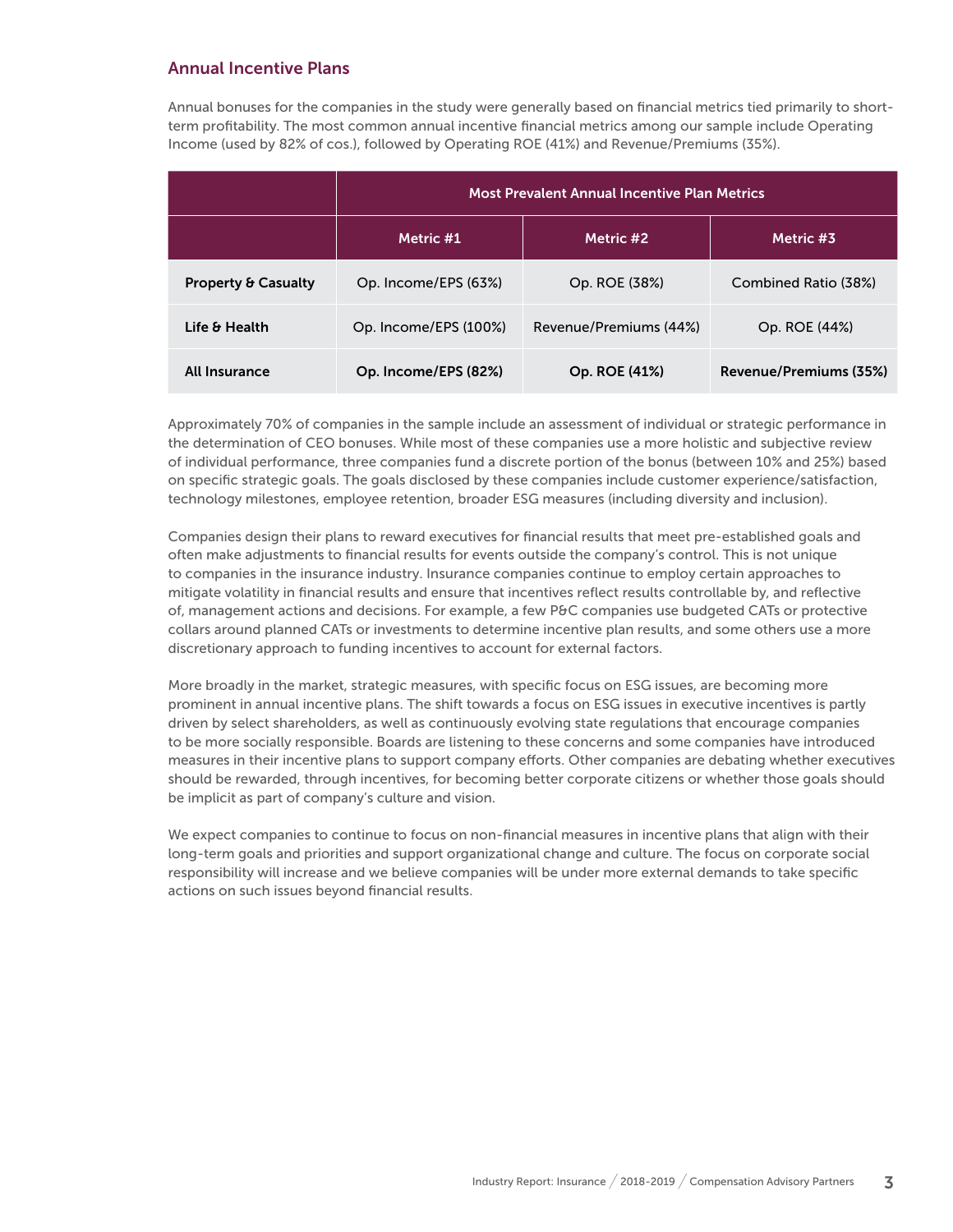#### Long-Term Incentive Plans

All companies studied use long-term performance-based incentive plans. Performance plan awards generally represent at least 50% of the overall executive LTI program, and on average account for 61% of the CEO's LTI program. Stock options and time-based RSUs are used by more than 50% of the sample and on average, each approximate 20% of the remaining LTI value.

|                                | <b>CEO LTI Mix</b>             |               |                                   | <b>Other NEOs LTI Mix</b>      |               |                     |
|--------------------------------|--------------------------------|---------------|-----------------------------------|--------------------------------|---------------|---------------------|
|                                | <b>Stock</b><br><b>Options</b> | <b>RS/RSU</b> | <b>Performance</b><br><b>Plan</b> | <b>Stock</b><br><b>Options</b> | <b>RS/RSU</b> | Performance<br>Plan |
| <b>Property &amp; Casualty</b> | 23%                            | 12%           | 65%                               | 22%                            | 15%           | 63%                 |
| Life & Health                  | 19%                            | 23%           | 58%                               | 21%                            | 15%           | 64%                 |
| <b>All Insurance</b>           | 21%                            | 18%           | 61%                               | 22%                            | 15%           | 63%                 |

Since 2014, three companies in the study added time-based RSUs to their LTI vehicle mix. This increased the average RSU portion of LTI by approximately 5%, with a slight decrease in the stock option component.

|                         | <b>CEO LTI Prevalence</b> |      | <b>CEO LTI Mix</b> |      |
|-------------------------|---------------------------|------|--------------------|------|
| <b>LTI Vehicle</b>      | 2018                      | 2014 | 2018               | 2014 |
| <b>Stock Options</b>    | 65%                       | 65%  | 21%                | 25%  |
| <b>RS/RSU</b>           | 59%                       | 41%  | 18%                | 12%  |
| <b>Performance Plan</b> | 100%                      | 100% | 61%                | 63%  |

Within performance plans, the most commonly used metrics include Operating ROE (71%) and Relative TSR (47%). Five of the eight companies using TSR include it as a discrete award component (approximately 50% of the award), and three companies use it as an award modifier. There has not been any significant shift in the use of TSR as a metric. Using a mix of a relative and absolute performance metric helps provide balance and can offset issues associated with setting three-year goals in a volatile industry. Unlike annual incentive plans, we have not seen adoption of individual or strategic performance in LTI awards.

|                                | <b>Most Prevalent Long-Term Incentive Plan Metrics</b> |           |                         |  |  |
|--------------------------------|--------------------------------------------------------|-----------|-------------------------|--|--|
|                                | Metric #1                                              | Metric #2 | Metric #3               |  |  |
| <b>Property &amp; Casualty</b> | Op. ROE (50%)                                          | TSR (38%) | Book Value (38%)        |  |  |
| Life & Health                  | Op. ROE (89%)                                          | TSR (56%) | Op. Income/EPS (22%)    |  |  |
| <b>All Insurance</b>           | Op. ROE (71%)                                          | TSR (47%) | <b>Book Value (29%)</b> |  |  |